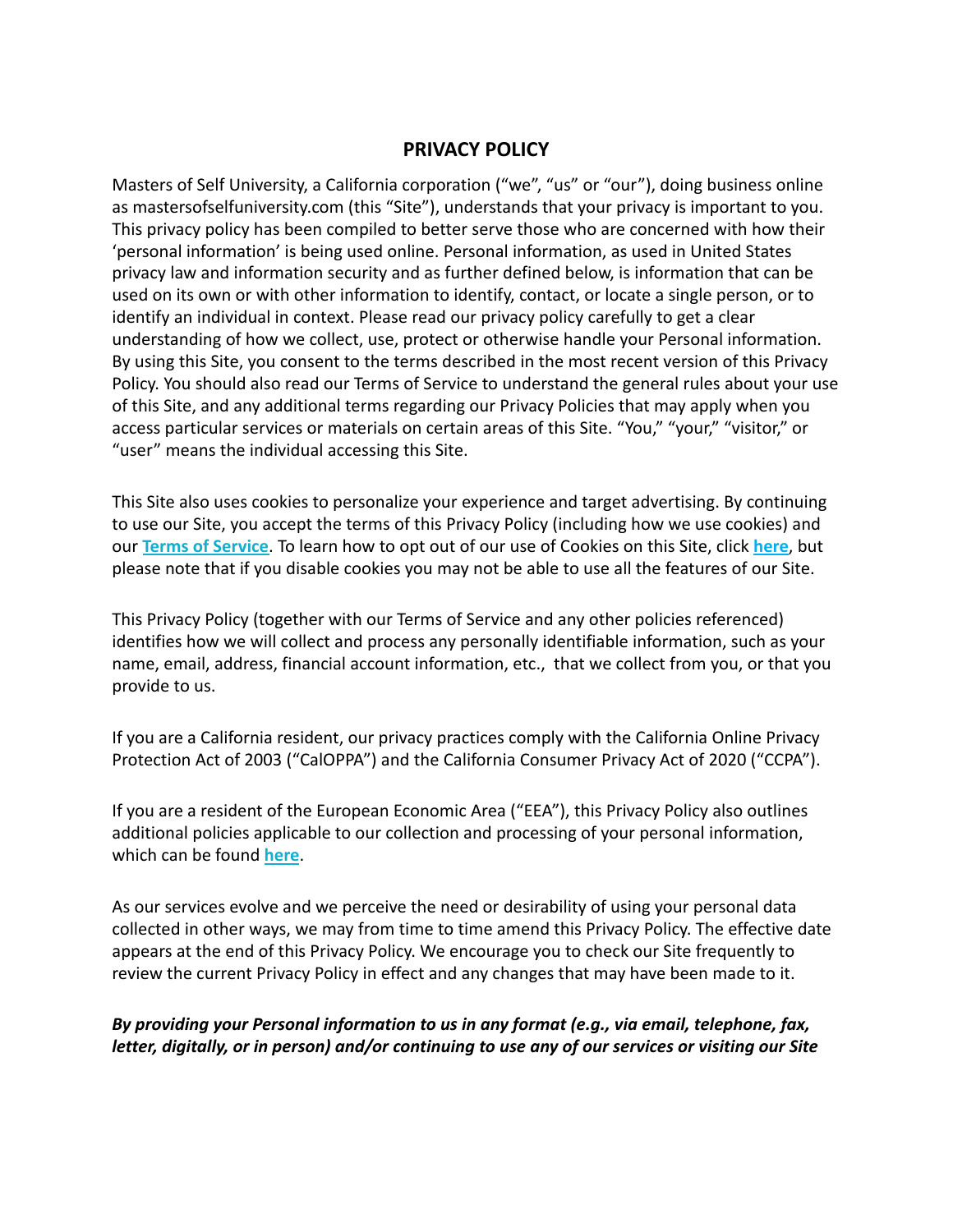*you accept and consent to the practices described in this Privacy Policy and Information Notice.*

#### **Introduction**

**WHAT PERSONAL INFORMATION D<sup>O</sup> W<sup>E</sup> COLLECT?**

**HOW D<sup>O</sup> W<sup>E</sup> USE PERSONAL INFORMATION?**

**D<sup>O</sup> W<sup>E</sup> SHARE YOUR PERSONAL INFORMATION WITH ANY THIRD PARTIES?**

**OUR STORAGE OF YOUR PERSONAL INFORMATION**

**ACCESS TO OTHER WEBSITES**

**PROTECTING CHILDREN'<sup>S</sup> PRIVACY**

**ADDITIONAL POLICIES IN COMPLIANCE WITH THE CCPA**

**ADDITIONAL POLICIES IN COMPLIANCE WITH CALOPPA**

**ADDITIONAL POLICIES IN COMPLIANCE WITH EEA PRIVACY LAWS**

**CONDITIONS OF USE AND CHANGES TO OUR PRIVACY POLICY**

**FAIR INFORMATION PRACTICES**

**CAN SPAM ACT**

**CONTACTING US**

#### **1. INTRODUCTION**

This Privacy Policy describes how the Company collects, uses, and shares information about visitors to our website at mastersofselfuniversity.com, individuals who contact us to purchase services or materials or request information, and other users of our services. The Site and our services and materials offered and provided through our Site are the "**Services**." This Policy describes how we obtain and use personal data (which can be used to identify a specific individual) and anonymous data (which cannot).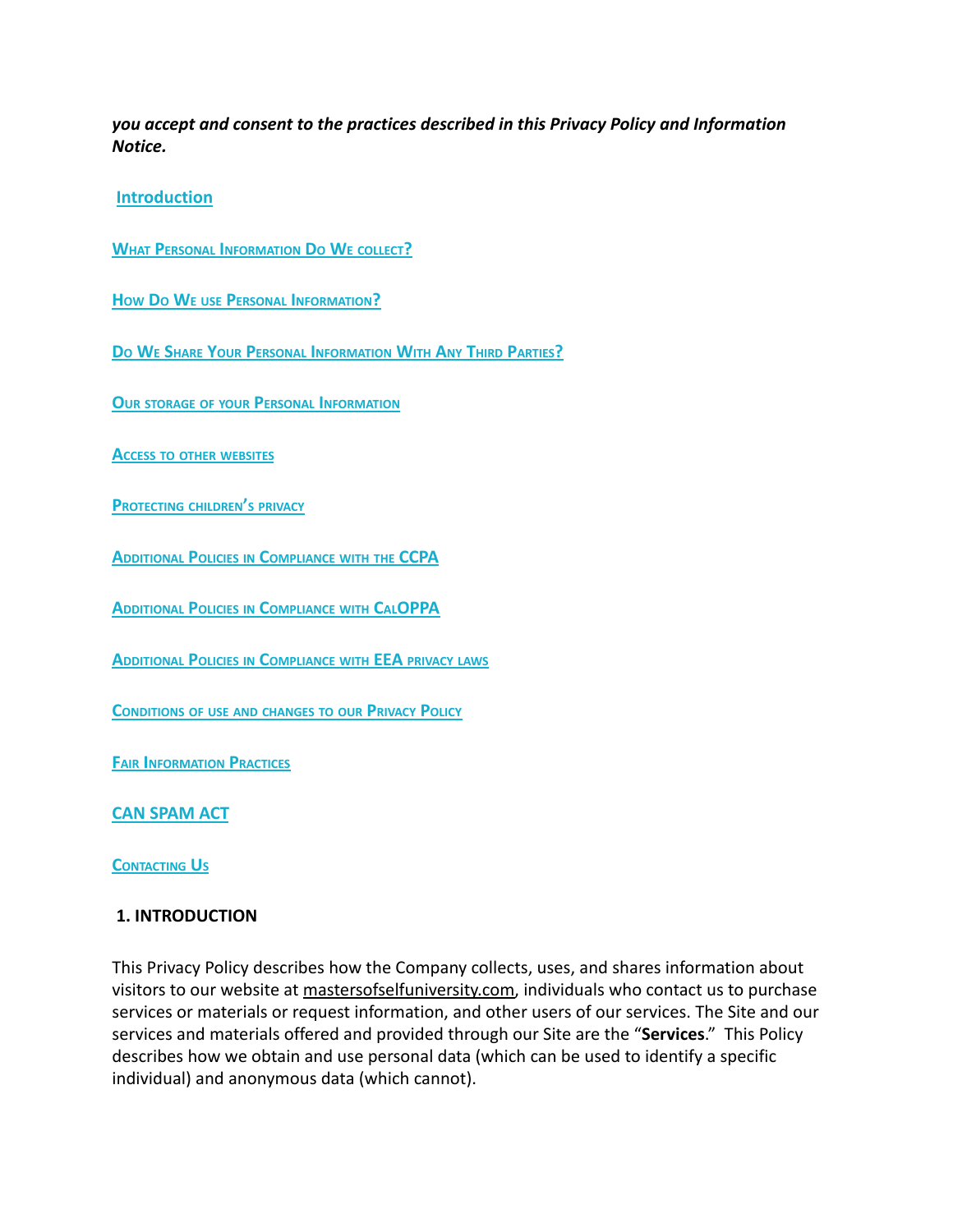**Region specific provisions**. Certain provisions of this Policy, which are clearly labelled, apply only to users who are citizens or residents of particular regions (e.g., the EU or California). Otherwise, the Policy applies to all users of our Services, regardless of location.

**Children**. We do not allow use of our Services by anyone younger than the age 18 or the age of majority, whichever is older. If you become aware that a child (based on the jurisdiction where the child lives, which in the United States means someone under the age of 13) has provided us with personal data without parental consent, contact us at the location identified below in the **Contact Us** section.

#### **2.WHAT PERSONAL INFORMATION DOES THE COMPANY COLLECT?**

We collect personal information that you enter on our Site or otherwise volunteer to us when you contact us to, among other things, make purchases, request information, or register for or attend our online courses and coaching sessions. You can choose not to provide certain information, but then you might not be able to take advantage of many of our features.

For purposes of this Policy, "**Personal Information**" means information (whether stored electronically or in paper-based filing systems) relating to a living individual who can be identified from that data (or from that data and other information in our possession). Personal Information comprises the categories of Personal Information defined by the CCPA, which includes:

| <b>Identifiers</b>       | Name, address, email, phone, ssn, driver's license                                            |
|--------------------------|-----------------------------------------------------------------------------------------------|
| <b>Other Data</b>        | Financial information, medical information, health insurance information                      |
|                          | <b>Protected Classes</b> Race, gender, sexual orientation, religion                           |
| <b>Commercial</b>        | Records of personal property, purchasing or consuming histories or tendencies                 |
| <b>Information</b>       |                                                                                               |
| <b>Biometric</b>         | Fingerprints, retina scans, face prints                                                       |
| <b>Information</b>       |                                                                                               |
| <b>Internet Activity</b> | Browsing history, search history, IP address, website interactions                            |
|                          | <b>Geolocation Data</b> GPS coordinates, location history                                     |
| <b>Sensory Data</b>      | Audio, electronic, visual, thermal, olfactory                                                 |
|                          | <b>Professional Data</b> CV, resume, employment history                                       |
| <b>Education Data</b>    | Educational background, grades, scores                                                        |
| <b>Inferences</b>        | Drawn the above categories, such as preferences, characteristics, attitudes, predispositions, |
|                          | abilities, aptitudes, intelligence, psychological traits                                      |

The examples given in this table are not meant to provide an exhaustive list, but are examples of the kinds of data included in each category. We do not collect Personal Information in every one of these categories, and we identify below which categories we collect.

Personal Information under the CCPA also includes any other category of personal information not included within the CCPA's definition that are defined in California Civil Code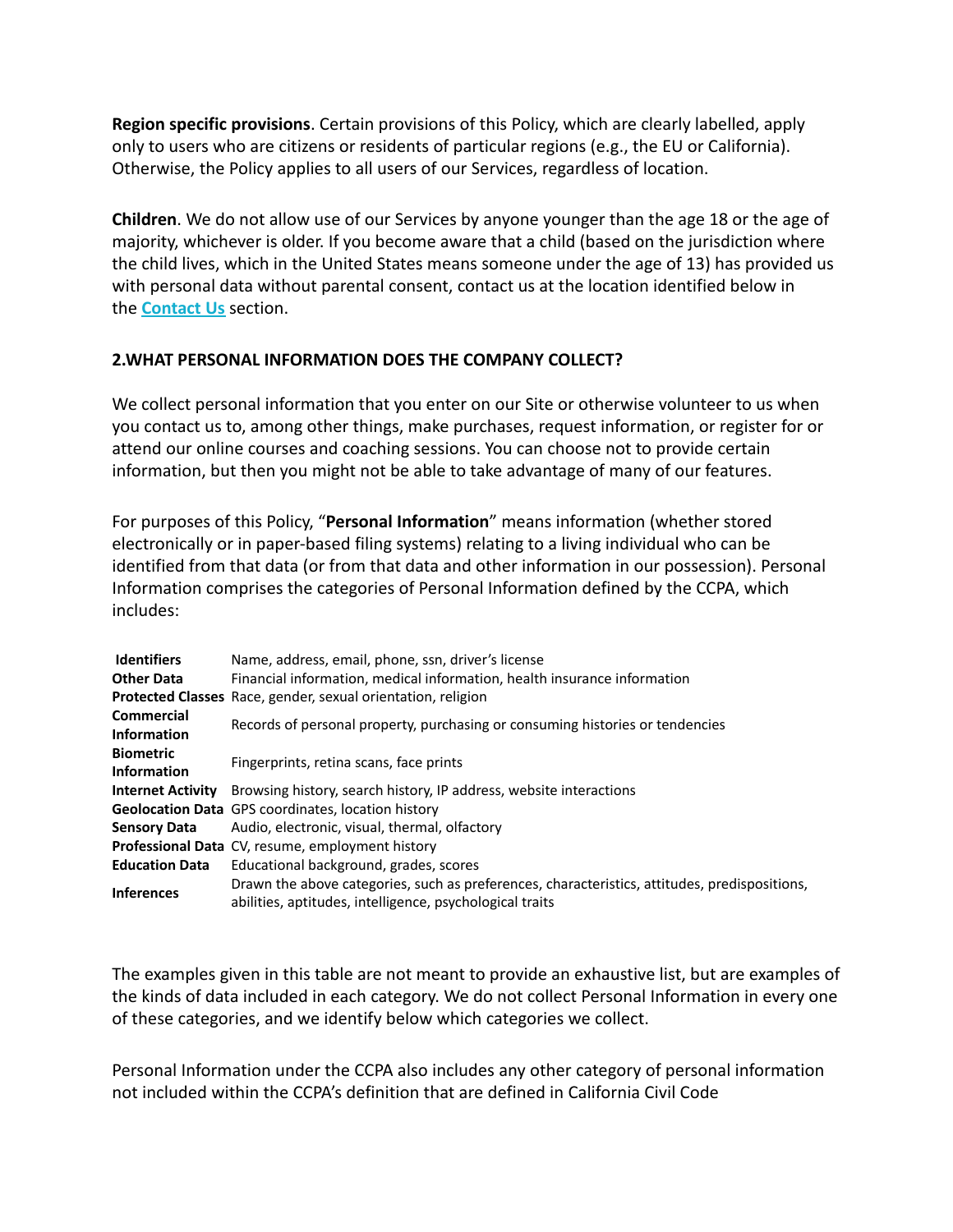§ 1798.80(e). We refer to this category as "Other Data," and it includes information such as financial information (bank account number, credit card number, debit card number), medical information, health insurance information, and insurance policy number.

We collect only that Personal Information that is relevant for the purposes for which the data is requested. We do not use your Personal Information in any way that is incompatible with the purposes for which it was collected or for which you have consented.

### *2.1 INFORMATION YOU GIVE US*

When you contact us through our Site, or by corresponding with us by phone, e-mail, or otherwise, or attend online courses and coaching sessions, provided through Kajabi, we may collect Personal Information including:

- **Identifiers:** name, address, email, and phone; for current or prospective affiliates, suppliers, agents and subcontractors, personal information such as social security number, federal tax ID number, or other relevant information, as applicable
- **Other Data:** (California Civil Code § 1798.80): credit card and account information collected when you purchase materials or services; medical and health data (e.g., as necessary when participating in some of our live events); self-assessment data and results, such as information you input when taking self-assessment quizzes, and the like;
- **Protected classes:** gender, sexual orientation, self-assessment data and results (i.e., information may provide us when registering for courses or coaching sessions or under-taking self-assessment;
- **Professional Data**: for those considering coaching positions with us, professional data and education information such as resumé or C.V., salary history, education history, citizenship information, and position sought, as applicable; [When considering an individual for employment, additional Personal Information may be collected;
- **Education Information:** as volunteered during participation in our online courses and coaching sessions;
- **Inferences:** Personal information about your goals and aspirations derived from our Services, or inferences derived from that information;
- **Personal likeness**: With the exception of the possible use of your likeness when you expressly allow such use, we do not collect or receive Biometric Information or Sensory Data**.**

#### *2.2 INFORMATION WE COLLECT AUTOMATICALLY*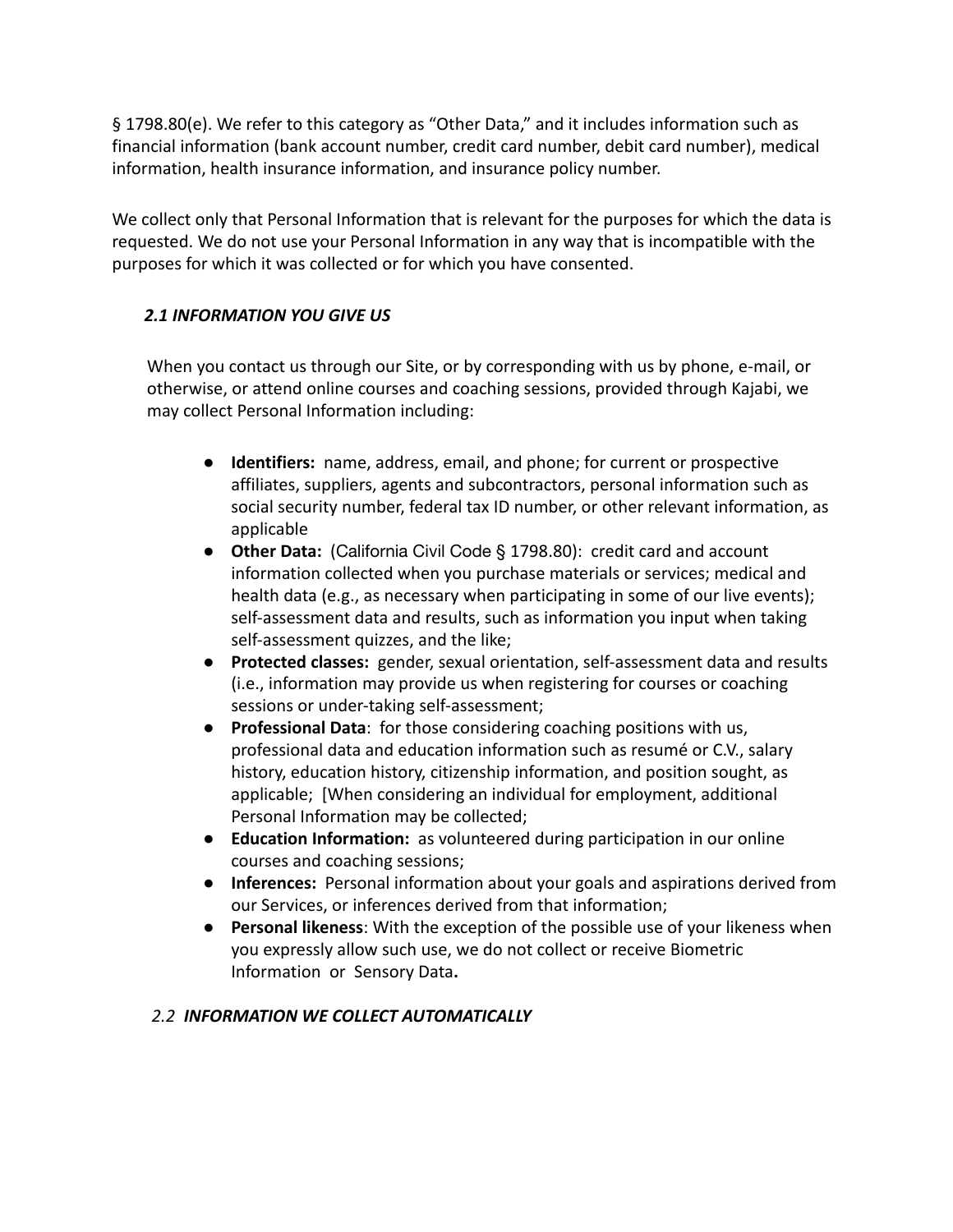**Internet Activity**: When you visit our Site, our domain hosting provider automatically collects and stores the following information:

The Internet protocol (IP) address used to connect your computer to the Internet, referring website address, browser type and version, time zone setting, browser plug-in types and versions, operating system and platform; ● Information about your visit, including the full Uniform Resource Locators (URL), clickstream to, through and from our Site (including date and time), pages on our Site you viewed; page response times, download errors, duration of page visits, page interaction information (such as scrolling, clicks, and mouse-overs), methods used to browse away from the page;

Our Site uses cookies and pixel tags to collect this information.

#### *2.3 COOKIES*

Our Site uses cookies and related technologies, such as web beacons, to collect information on our Site. A cookie is a text file that is placed on your hard disk by a web page server. Cookies cannot be used to run programs or deliver viruses to your computer. Cookies are uniquely assigned to you and can only be read by a web server in the domain that issued the cookie to you. One of the primary purposes of cookies is to provide a convenience feature to save you time. The purpose of a cookie is to tell the Web server that you have returned to a specific page. For example, if you register with us, a cookie helps us to recall your specific information on subsequent visits. This simplifies the process of recording your Personal Information, such as billing addresses, shipping addresses, and so on. When you return to the same us website, the information you previously provided can be retrieved, so you can easily use the features that you customized. A web beacon is a small graphic image that allows the party that set the web beacon to monitor and collect certain information about the viewer of the web page, web-based document or e-mail message, such as the type of browser requesting the web beacon, the IP address of the computer that the web beacon is sent to and the time the web beacon was viewed. Web beacons can be very small and invisible to the user, but, in general, any electronic image viewed as part of a web page or e-mail, including HTML based content, can act as a web beacon. We may use web beacons to count visitors to the web pages on the Site or to monitor how our users navigate the Site, and we may include web beacons in e-mail messages to count how many messages sent were actually opened, acted upon or forwarded.

Third party vendors also may use cookies on our Site. For instance, we may contract with third parties who will use cookies on our Site to track and analyze anonymous usage and volume statistical information from our visitors and members. Such information is shared externally only on an anonymous, aggregated basis. These third parties use persistent cookies to help us to improve the visitor experience, to manage our Site content, and to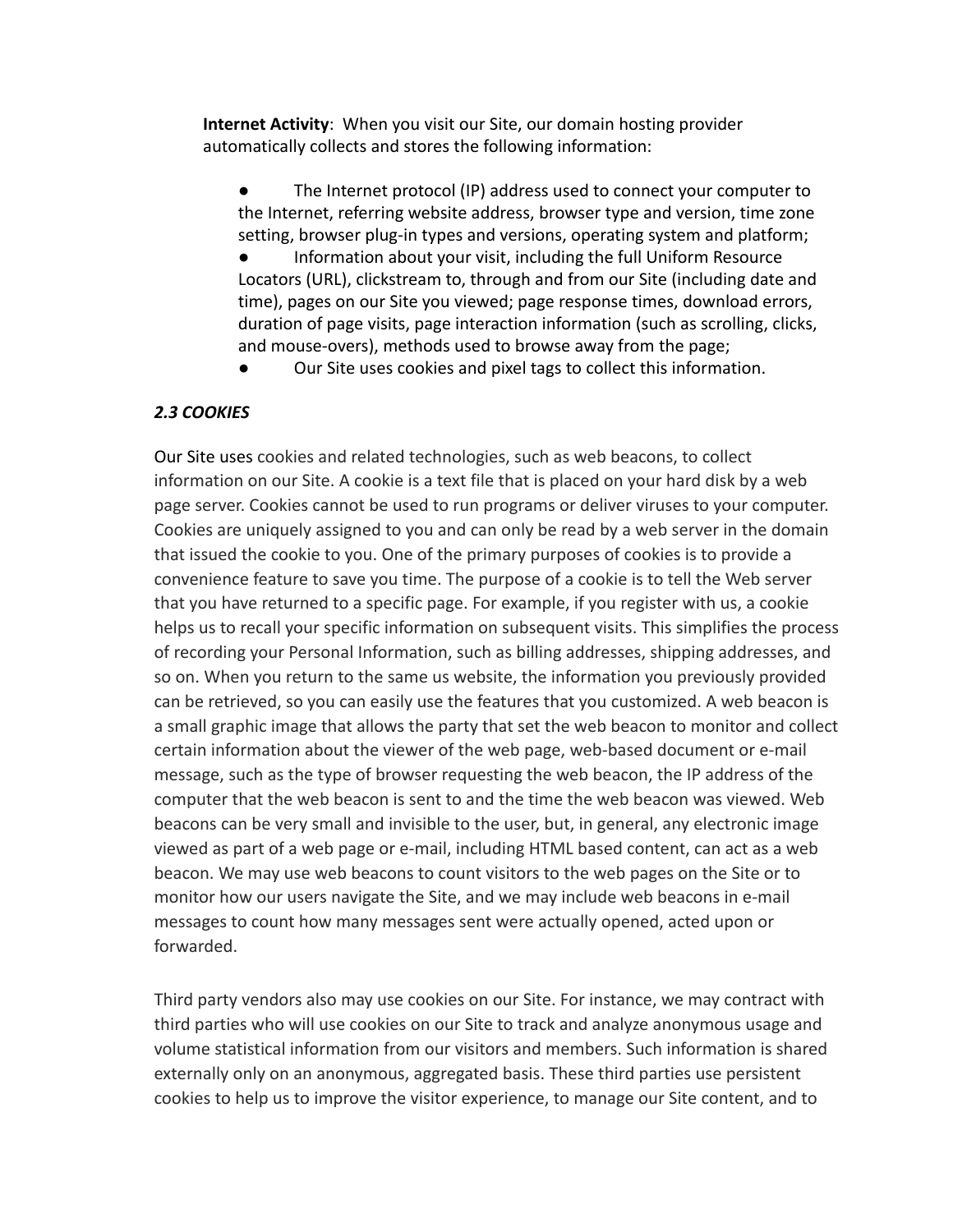track visitor behavior. We may also contract with a third party to send email to our registered clients, coaches, users, visitors, or members.

To help measure and improve the effectiveness of our email communications, the third party sets cookies. All data collected by this third party on our behalf is used solely by us on our behalf and is shared externally only on an anonymous, aggregated basis. From time to time we may allow third parties to post advertisements on our website, and those third-party advertisements may include a cookie or web beacon served by the third party. This Privacy Policy does not cover the use of information collected from you by third-party ad servers. We do not control cookies in such third party ads, and you should check the privacy policies of those advertisers and/or ad services to learn about their use of cookies and other technology before linking to an ad. We will not share your Personal Information with these companies, but these companies may use information about your visits to this and other websites in order to provide advertisements on this Site and other sites about goods and services that may be of interest to you, and they may share your Personal Information that you provide to them with others.

You may accept or decline cookies. Most Web browsers automatically accept cookies, but you can usually modify your browser setting to decline cookies if you prefer. If you choose to decline cookies, you may not be able to fully experience the interactive features of our Site.

#### **3. HOW DO WE USE PERSONAL INFORMATION?**

#### *3.1 INFORMATION YOU GIVE US*

We will use this information:

- to provide you with the Services that you request from us;
- to carry out our obligations arising from any contracts entered into between you and us;
- to contact you in the future to provide you with information about new materials and services we offer or plan to offer;
- to notify you about changes to our Services;
- to comply with applicable laws and regulations;
- to assess your suitability for participation in our events, and to determine additional materials, services, or events to recommend and market to you;
- for training purposes, quality assurance, and to record details about the materials and services you order from us;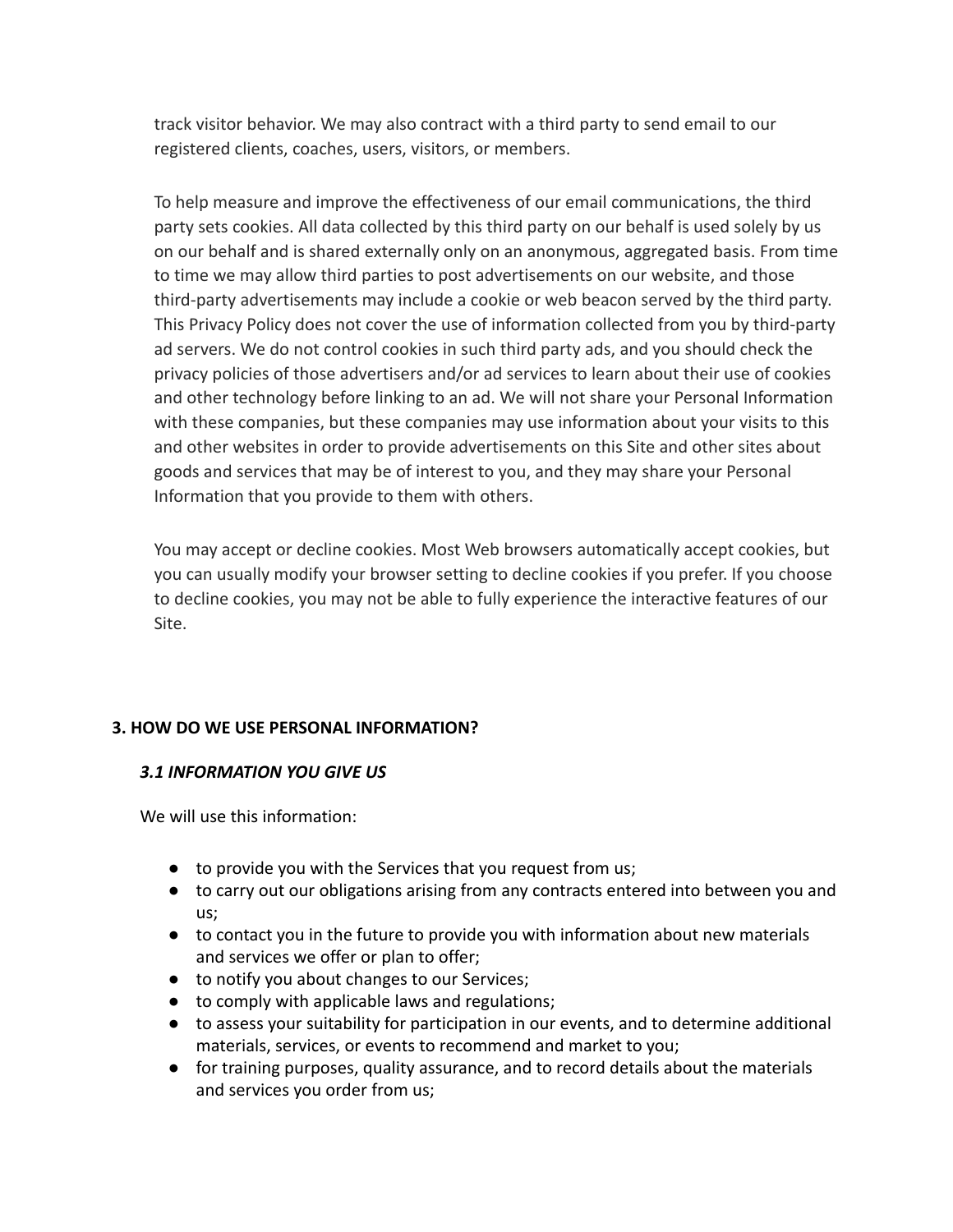- to make inquiries about you for credit reference purposes;
- to perform data analyses (including anonymization and aggregation of Personal Information);
- for prospective employees, to respond to and process your job application and CV.

#### *3.2 INFORMATION WE COLLECT ABOUT YOU*

We will use this information:

- to provide targeted advertising and marketing services;
- to administer our Site and for internal operations, including troubleshooting, data analysis, testing, research, statistical, and survey purposes;
- to improve our Site to ensure that content is presented in the most effective manner for you and for your computer;
- as part of our efforts to keep our Site safe and secure.

#### *3.3 INFORMATION WE RECEIVE FROM OTHER SOURCES*

We will combine this information with information you give to us and information we collect about you. We will use this information and the combined information for the purposes set out above (depending on the types of information we receive).

#### **4. DO WE SHARE YOUR PERSONAL INFORMATION WITH ANY THIRD PARTIES?**

We do not sell your Personal Information to any third parties. To provide the Services, we sometimes disclose Personal Information to service providers for business purposes. Sometimes we disclose your Personal Information to those third parties, and they sometimes collect your Personal Information in the first instance and provide it to us.

Our service providers are contractually obligated to comply with all applicable laws (e.g., CalOPPA, CCPA and GDPR), and all such third parties use your Personal Information only on our behalf and under our instructions on how your information may be used and processed. We take reasonable steps to ensure these third parties use your Personal Information only for the purposes for which they have been engaged by us and that they do not share or sell your Personal Information to anyone else.

We may request the use of your Personal Information (including your personal likeness) for marketing and promotional purposes. If we make such a request, we will identify the Personal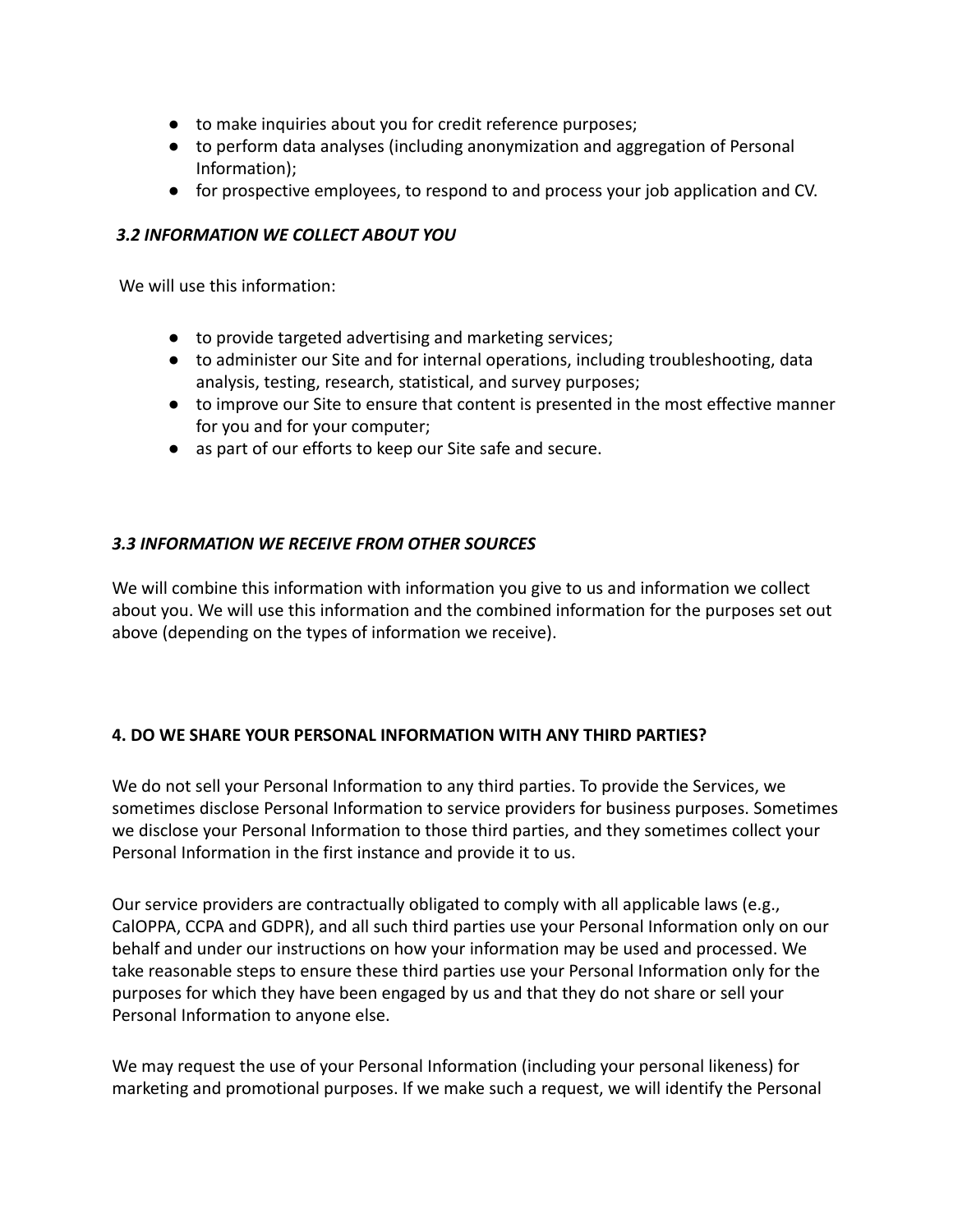Information to be shared, the purpose for such sharing and we WILL NOT use such Personal Information WITHOUT your prior written approval.

By enjoying our Services and sharing your Personal Information, you agree that we have the right to share the categories of Personal Information we collect, as identified in Section 2 with our service providers for the following business purposes:

- *Sales* for the purpose of fulfilling requests from you to purchase materials and services from our Site;
- *Targeted advertising* to provide advertising of our programs and Services on other websites and platforms;
- *Marketing* for the purpose of direct marketing of our materials and Services that you may be interested in;
- *Cloud services* for provision of cloud storage services;
- *Contractual performance* for the performance of any contract we or our service providers enter into with you with respect to your use of our Site;
- *Web analytics* analytics and search engine service providers that assist us in the improvement and optimization of our Site;

We may also disclose your personal information to third parties in the following circumstances:

- In the event that we sell or buy any business or assets, in which case we will disclose your Personal Information to the prospective seller or buyer of such business or assets as part of the purchase, transfer, or sale of services or assets;
- If we sell all or substantially all of our assets to a third party, in which case personal information about our customers will be one of the transferred assets;
- If we are under a duty to disclose or share your Personal Information in order to comply with any legal obligation, or any lawful request by public authorities (including to meet national security or law enforcement requirements), or in order to enforce or apply our **Terms of Service** and other agreements; or to protect the rights, property, or safety of us, our customers, or others.

Whenever we share information with third parties, we will take steps to ensure that the third parties put in place adequate measures to safeguard your Personal Information, and they will be required to use any Personal Information for only the intended purpose for which it was shared.

# **5. OUR STORAGE OF YOUR PERSONAL INFORMATION**

We use reasonable and appropriate measures to protect your Personal Information from loss, misuse and unauthorized access, disclosure, alteration and destruction, taking into due account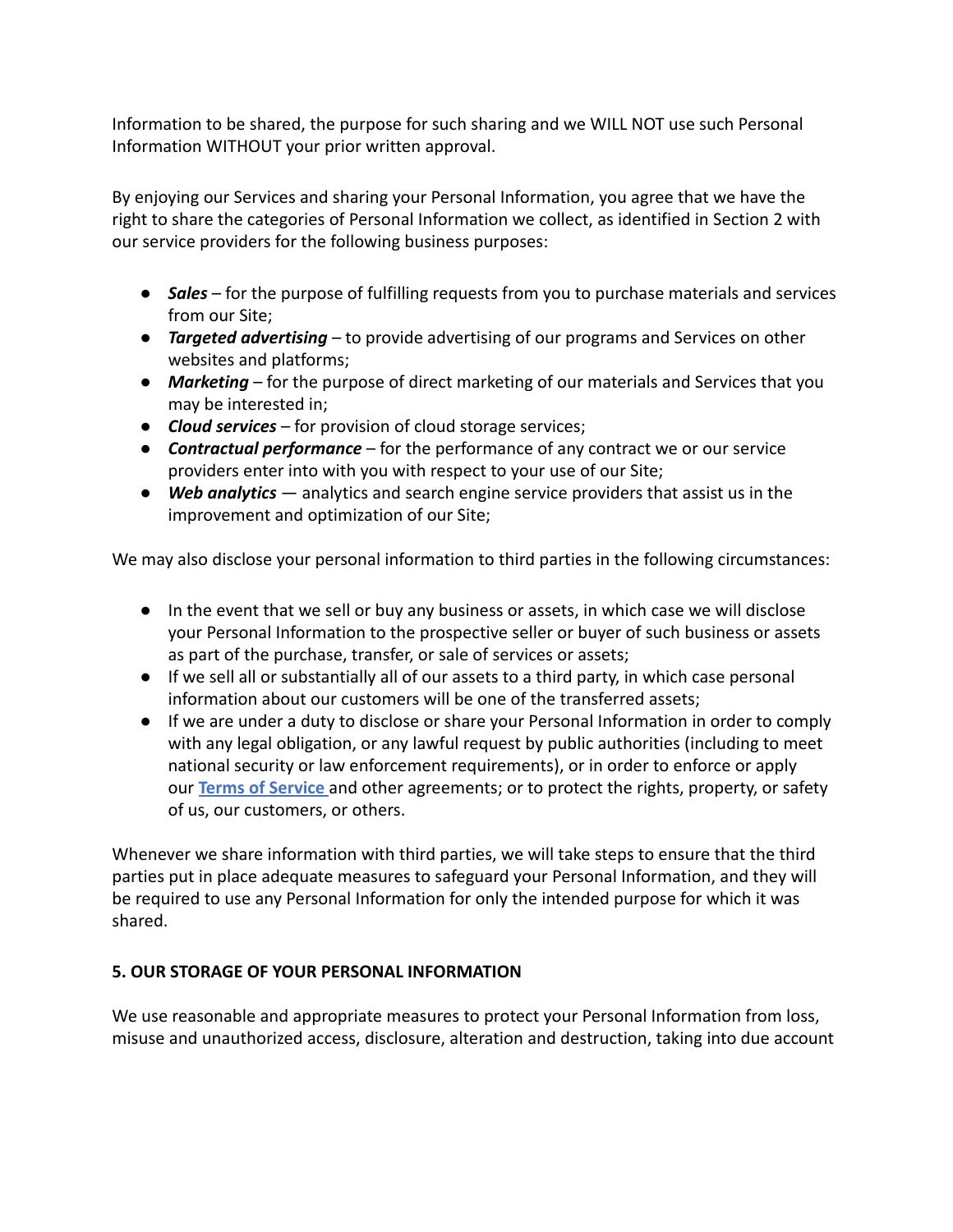the risks involved in the processing undertaken and the nature of the Personal Information we collect.

We will keep your personal data for as long as we need it, or as otherwise prescribed by law, for the purposes set out above. This period will vary depending on your interactions with us. We may also keep a record of correspondence with you (for example if you have made a complaint about a service) for as long as is necessary to protect us from a legal claim.

You may unsubscribe from any of our online e-mail updates and marketing by following the unsubscribe instructions in the body of any e-mail message we have sent to you. We will take commercially reasonable steps to implement your unsubscribe requests promptly, but you may still receive promotional information from us by mail for up to 45 days, and up to 10 days for e-mail. You may also continue to receive information from those third parties to whom we have previously disclosed your Personal Information.

Please note that when you unsubscribe from our marketing communications, we will keep a record of your email address to ensure we do not send you marketing emails in future.

### **6. ACCESS TO OTHER WEBSITES**

This Privacy Policy only applies to how we deal with your Personal Information and it does not apply to any other company or any other company's websites even if you access them via our Site. Please check those websites' policies before you submit any Personal Information to them.

#### **7. PROTECTING CHILDREN'S PRIVACY**

We are strongly committed to protecting the safety and privacy of children who visit our Site. Our Site is not designed nor is it intended to be used by anyone under the age of 18, at a minimum and we do not knowingly collect personal information online from children under 13 and have adopted techniques to ensure compliance with this Privacy Policy and the Children's Online Privacy Protection Act of 1998 ("COPPA"). Our Site includes content that we believe to be unsuitable for children under 13, and we encourage all parents to talk to their children about online safety and to monitor their children's use of the Internet.

# **8. ADDITIONAL POLICIES IN COMPLIANCE WITH THE CCPA**

The CCPA affords California consumers the rights with respect to their Personal Information set forth in this section.

### *8.1 RIGHT TO KNOW ABOUT PERSONAL INFORMATION COLLECTED, USED, DISCLOSED, OR SOLD*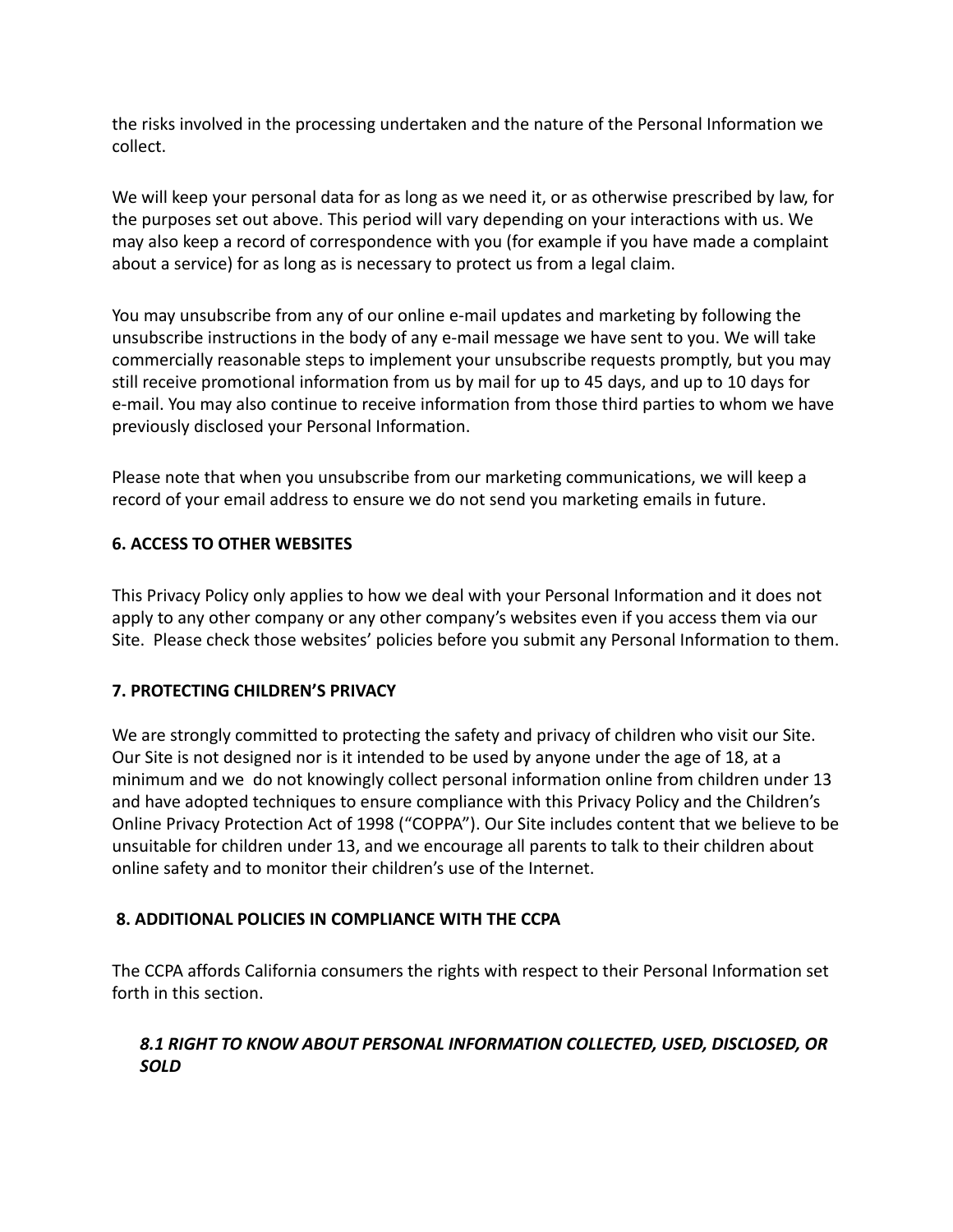California consumers have the right to request that the Company disclose what personal information it has collected, used, disclosed, and sold over the 12-month period preceding the Company's receipt of such a request. To exercise this right, a California consumer must submit to the Company a verifiable request to know such information. This request can be submitted by following the procedures set forth in the **Contact Us** section.

#### *8.2 RIGHT TO REQUEST DELETION OF PERSONAL INFORMATION*

California consumers have the right to request the deletion of their personal information collected or maintained by the Company. To exercise this right, a California consumer must submit to the Company a verifiable request to delete such information. This request can be submitted by following the procedures set forth in the **Contact Us** section.

#### *8.3 RIGHT TO NON-DISCRIMINATION FOR THE EXERCISE OF A CONSUMER'S PRIVACY RIGHTS*

California consumers have the right to not be discriminated against because the consumer exercised any of the consumer's rights under the CCPA. That means that the company may not deny goods or services to the consumer, charge different rates for goods or services, or provide a different level or quality of goods or services if the consumer chooses to exercise their rights under the CCPA (unless the different rate or different level or quality is reasonably related to the value to the business of the consumer's data).

#### *8.4 SUBMITTING A CCPA DATA REQUEST*

To submit a request to know about the Personal Information we collect about you as described in Section 8.1 or a request for deletion of your Personal Information as described in 8.2, please contact us by emailing us at **julie@mastersofselfuniversity.com**.

We are required to verify the identity of the individual requesting access to a consumer's data or requesting deletion of a consumer's data. To verify your identity, you must provide:

- userid and password for our Site; or
- if we have previously received your email address, we may verify that you have access to that email address by sending a verification code; or
- if we have previously received your mobile number, we may text you a verification code.

#### *8.5 AUTHORIZED AGENT*

California consumers may designate an authorized agent to exercise a CCPA right on the consumer's behalf. If a consumer utilizes an authorized agent to exercise a CCPA right, the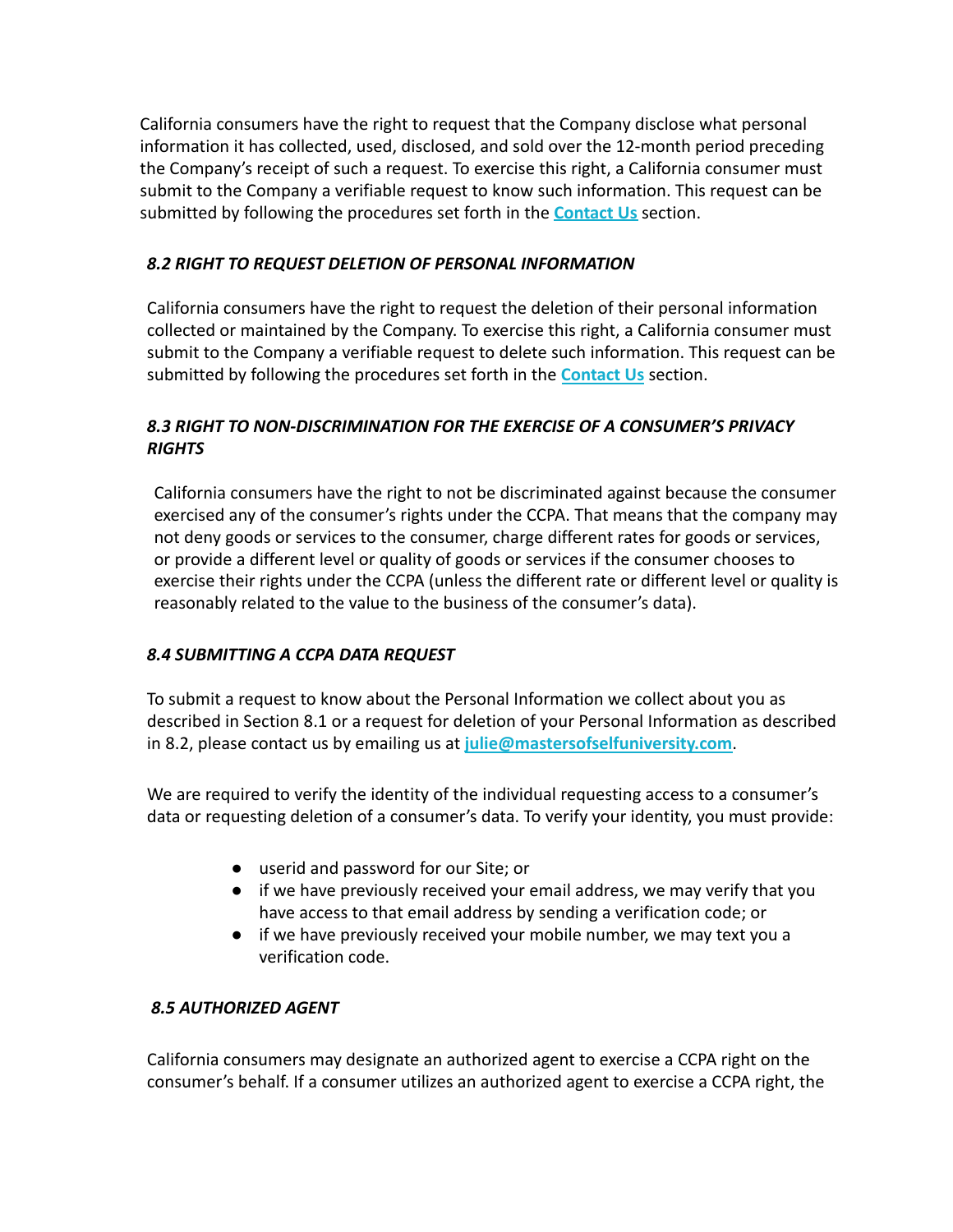following proof that the agent has been authorized to act on the consumer's behalf will need to be provided:

- Proof of written permission by the consumer for the authorized agent to act on his or her behalf and separate verification of the consumer; or
- Proof that the authorized agent holds a power of attorney to act on the consumer's behalf pursuant to Cal. Probate Code §§ 4000-4465.

# **9. ADDITIONAL POLICIES IN COMPLIANCE WITH CalOPPA**

CalOPPA is the first state law in the United States to require commercial websites and online services to post a privacy policy. The law's reach stretches well beyond California to require a person or company in the United States (and conceivably the world) that operates websites collecting personal information from California consumers to post a conspicuous privacy policy on its website stating exactly the information being collected and those individuals with whom it is being shared, and to comply with this policy. See more at: http://consumercal.org/california-online-privacy-protection-act-caloppa/#sthash.0FdRbT 51.dpuf

According to CalOPPA we agree to the following:

▪ Users can visit our Site anonymously

Once this privacy policy is created, we will add a link to it on our home page, or as a minimum on the first significant page after entering our website.

Our Privacy Policy link includes the word 'Privacy' and can be easily found on the page specified above.

Users will be notified of any privacy policy changes:

▪ On our Privacy Policy page or on our Terms of Service page

Users are able to change their personal information:

▪ By logging in to their account

We honor do not track signals and do not track, plant cookies, or use advertising when a Do Not Track (DNT) browser mechanism is in place.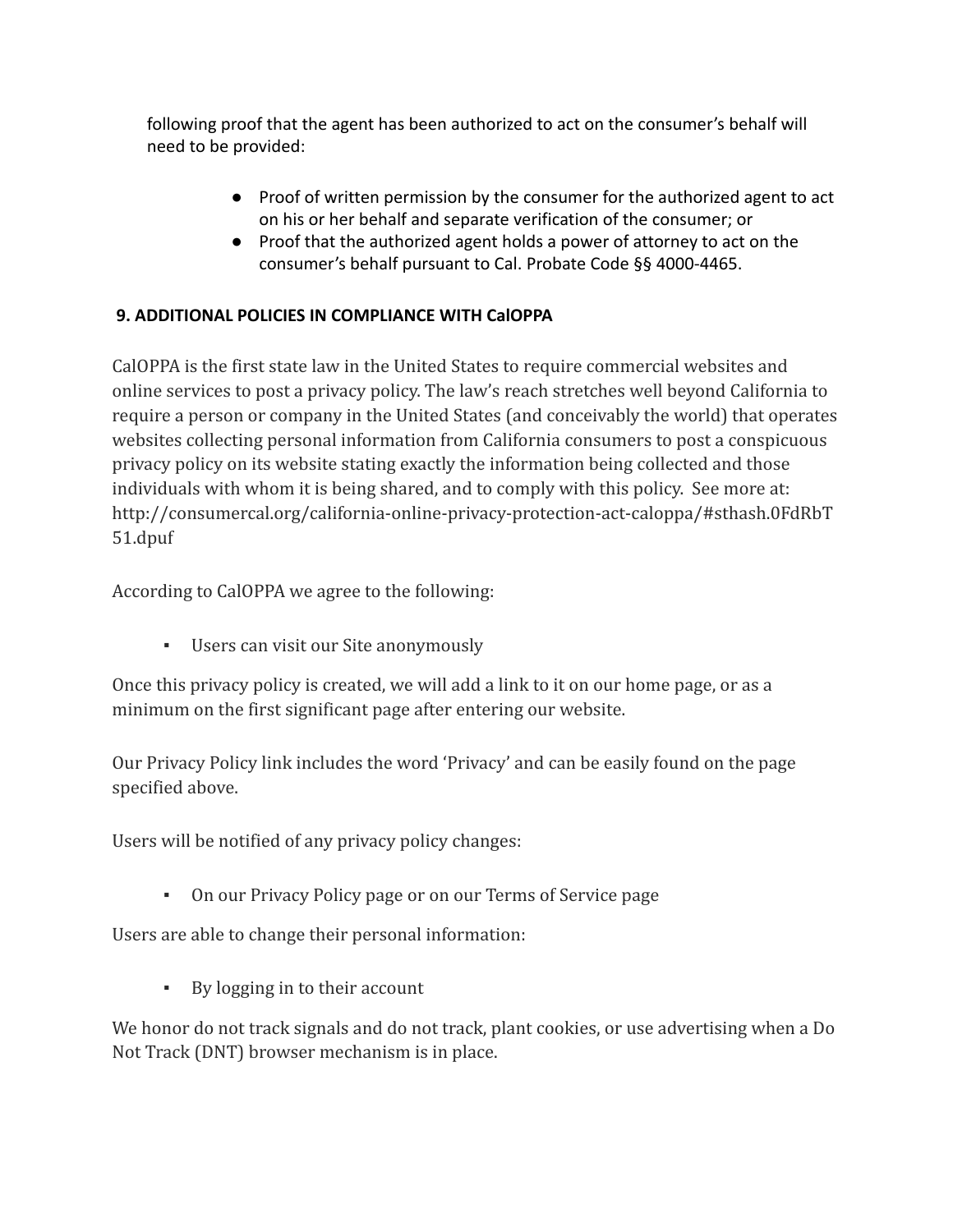#### **10. ADDITIONAL POLICIES IN COMPLIANCE WITH THE EEA PRIVACY LAWS**

In addition to the other policies described in this Privacy Policy, residents of the European Union or the EEA are afforded the following additional rights and protections as required by the General Data Privacy Regulation ("GDPR"). The additional rights and protections set forth in this section of this Policy apply only to residents of the European Union or the EEA.

#### *10.1 GDPR DEFINITIONS*

THE FOLLOWING ADDITIONAL DEFINITIONS APPLY TO THIS SECTION OF THE PRIVACY POLICY:

"**Controller**" means the Company which is the organization that determines the purposes for which, and the manner in which, any Personal Information is Processed and used in its business.

"**Processor**" means any Person Processing Personal Information.

"**Person**" means a natural person, corporation, association, organization, partnership, or other legal entity.

"**Processing**" is any activity that involves use of the Personal Information. It includes, without limitation, obtaining, recording or holding the Personal Information, or carrying out any operation or set of operations on the Personal Information including organizing, amending, retrieving, using, disclosing, erasing or destroying it. Processing also includes transferring Personal Information to third parties.

#### *10.2 THE LEGAL BASIS FOR PROCESSING YOUR PERSONAL INFORMATION*

In order to comply with the GDPR, we are required to set out the legal basis for the processing of your Personal Information. In accordance with the purposes for which we collect and use your Personal Information, as set out above, the legal basis for processing your Personal Information will typically be one of the following:

● our own legitimate business interests, or the legitimate business interests of our third party suppliers, vendors, and subcontractors, such as, for example, providing direct marketing to our customers of our materials and services that we think would be of interest, permitting prospective employees to search and apply for job opportunities, handling inquiries from our, vendors and customers, or other instances where we have carried out a legitimate interests assessment and have established an existing legitimate interest;

- the performance of a contract that we have in place with you;
- your consent where appropriate; or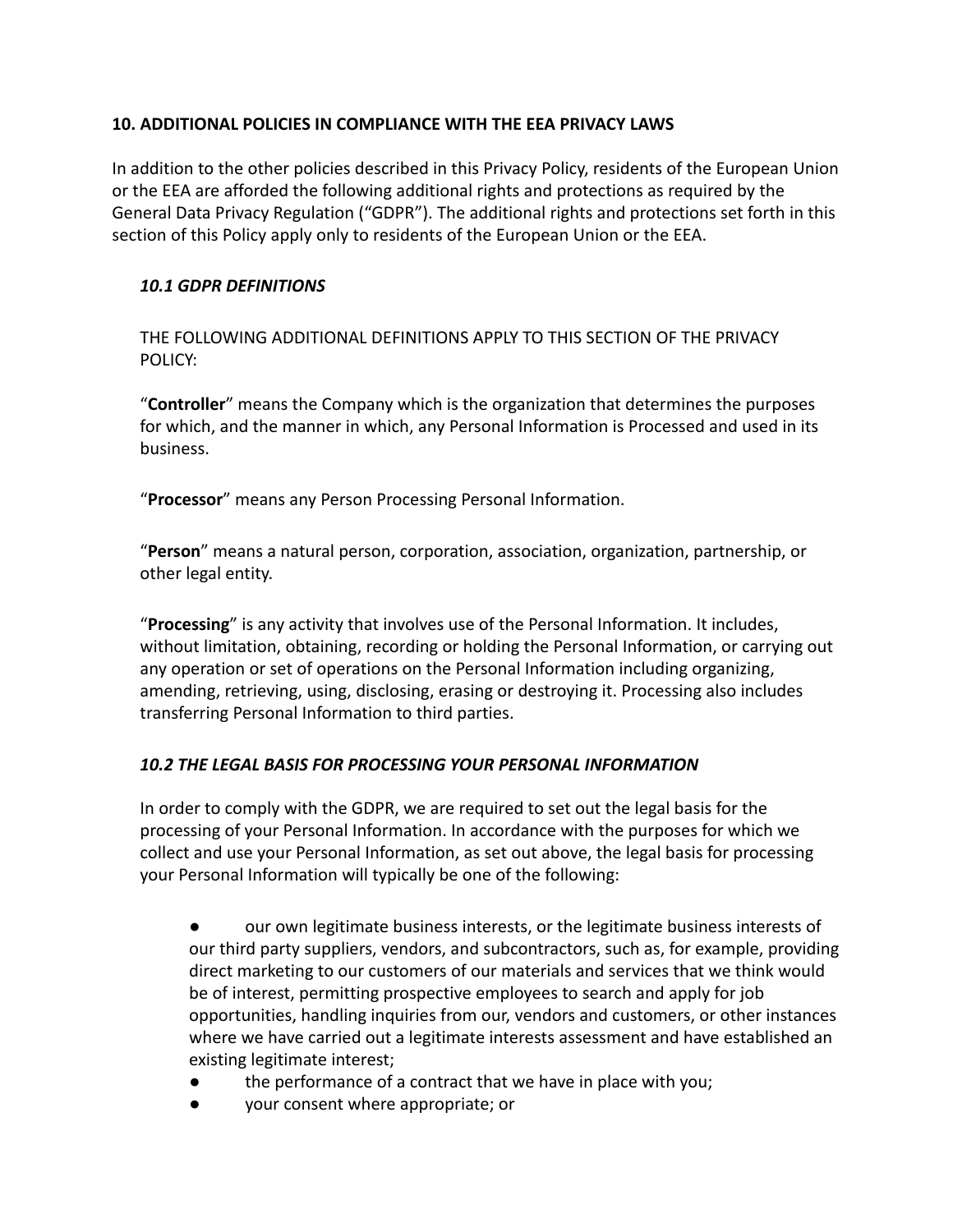compliance with our legal obligations, including to meet national security or law enforcement requirements.

#### *10.3 WHERE WE STORE YOUR PERSONAL INFORMATION*

The data that we collect from you is stored on servers owned by our domain service provider, Wordpress ,or on servers provided by cloud service providers, such as Amazon Web Services. If you are a resident of the EEA, your Personal Information may be transferred within or outside the EEA to areas where privacy laws may be less strict than in the EEA (for such transfers of your Personal Information to our systems in the United States, we comply with the US-EU Privacy Shield Framework and Swiss-US Privacy Shield Framework). By submitting your Personal Information, you agree to this transfer, storing, and processing. We will take all steps reasonably necessary to ensure that your data is treated securely and in accordance with this Privacy Policy.

Unfortunately, the transmission of information via the Internet is not completely secure. Although we will do our best to protect your Personal Information, we cannot guarantee the security of your data transmitted to our Site; any transmission is at your own risk. Once we have received your information, we will use strict procedures and security features to try to prevent unauthorized access.

# *10.4 ADDENDUM TO HOW LONG WE STORE YOUR PERSONAL INFORMATION*

In some cases, there is a legal requirement to keep Personal Information for a minimum period of time. Except in those circumstances, we do not keep your Personal Information for any longer than is necessary for the purposes for which the Personal Information was collected or for which it is to be further processed.

# *10.5 YOUR RIGHTS WITH RESPECT TO YOUR PERSONAL INFORMATION*

Subject to certain exceptions, you have the following rights with respect to your Personal Information:

- To receive or access a copy of the Personal Information that we hold about you;
- To request that any inaccurate or incomplete Personal Information be corrected or supplemented;
- To have your Personal Information erased, unless we have a legitimate reason to retain the Personal Information (such as if we are required to do so for legal reasons); and
- To ask us not to process your Personal Information for a particular purpose, including for marketing.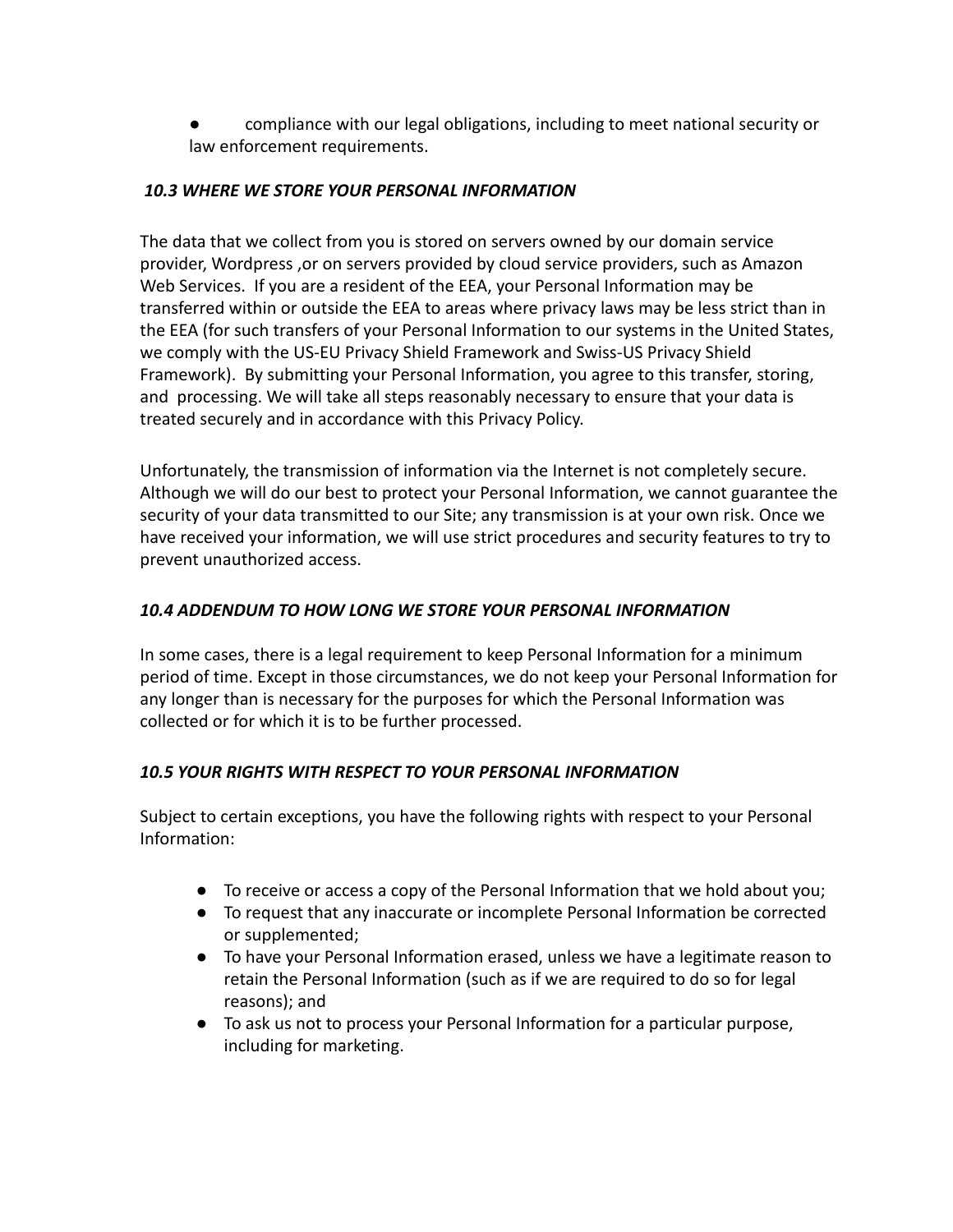All of these rights are subject to certain conditions and exemptions. For example, we will not be obligated to erase your Personal Information if we need to retain it to protect ourselves in the event of a legal claim.

To exercise any of these rights, please submit a written request to us using the contact information set forth **below**. The Company reserves the right to charge a fee in dealing with such a request as permitted by applicable law and regulations. You may also opt out of receiving additional marketing information by using the unsubscribe feature in any marketing email we send you.

### **11. CONDITIONS OF USE AND CHANGES TO OUR PRIVACY POLICY**

If you choose to visit our Site, your visit and any dispute over privacy is subject to this Notice and our Terms of Service, including limitations on damages, resolution of disputes, and application of the law of the State of California. If you have any concern about our privacy practices, please contact us with a thorough description, and we will try to resolve it. As our business changes, our Privacy Policy and Terms of Service may change also. We may e-mail periodic reminders of our notices and conditions, but you should check our Site frequently to see recent changes. Unless stated otherwise, our current Privacy Policy applies to all information that we have about you and your account.

#### **12. FAIR INFORMATION PRACTICES**

The Fair Information Practices Principles form the backbone of privacy law in the United States and the concepts they include have played a significant role in the development of data protection laws around the globe. Understanding the Fair Information Practice Principles and how they should be implemented is critical to comply with the various privacy laws that protect Personal Information.

In order to be in line with Fair Information Practices we will take the following responsive action, should a data breach occur, we will notify the users via email within 7 business days

We also agree to the individual redress principle, which requires that individuals have a right to pursue legally enforceable rights against data collectors and processors who fail to adhere to the law. This principle requires not only that individuals have enforceable rights against data users, but also that individuals have recourse to courts or a government agency to investigate and/or prosecute non-compliance by data processors.

#### **13. CAN SPAM ACT**